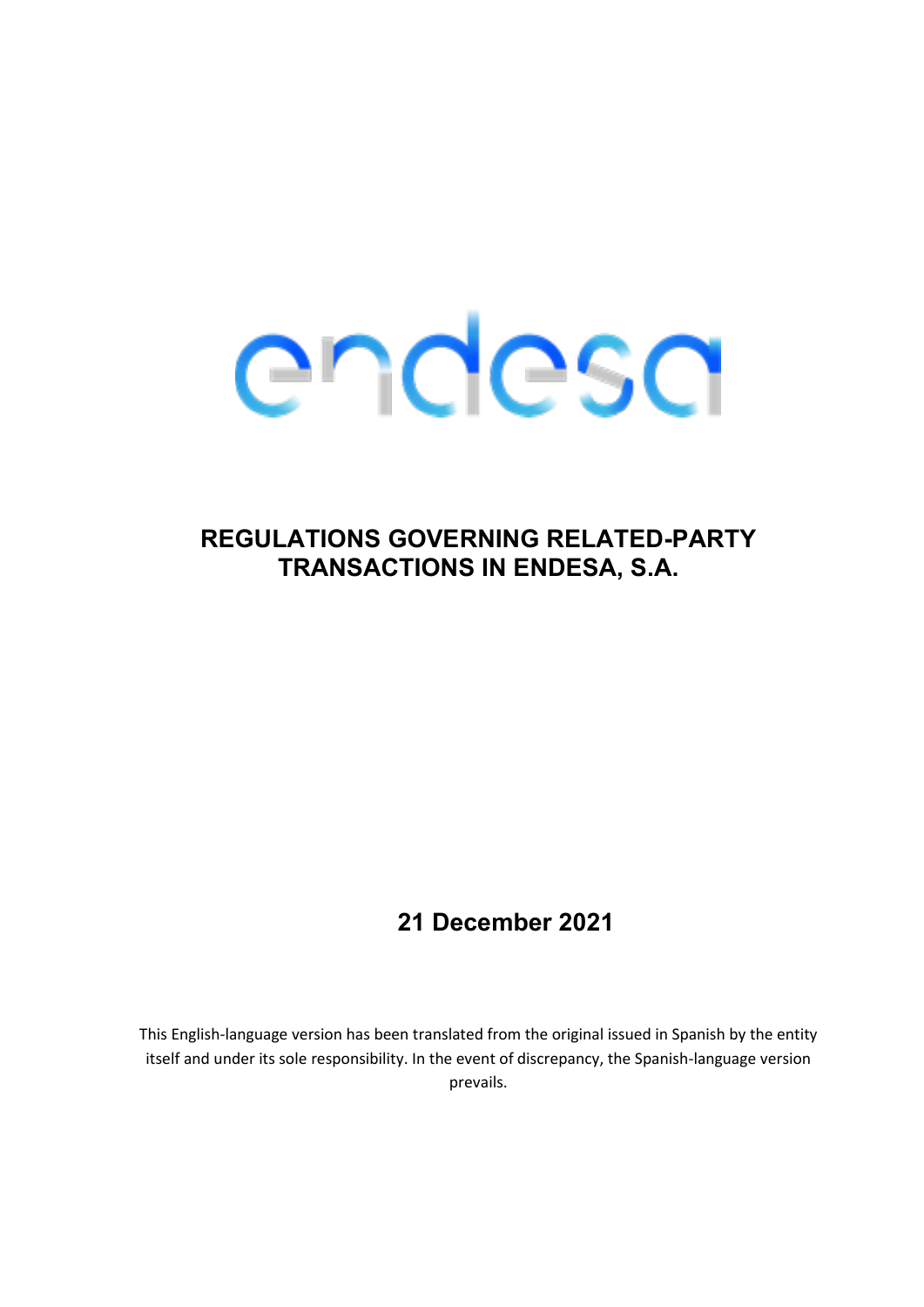

# **CONTENTS**

DEFINITIONS

#### **PRELIMINARY TITLE**

- Article 1. Purpose
- Article 2. Interpretation
- Article 3. Approval and Modification
- Article 4. Advertising and Dissemination
- Article 5. Subjective Scope
- Article 6. Objective Scope

## **TITLE I.- APPROVAL OF RELATED-PARTY TRANSACTIONS**

Article 7. Request for approval of the operation

Article 8. Audit and Compliance Committee Report

Article 9. Approval of the transaction by the Board of Directors

Article 10. Approval of the transaction by the General Shareholders' Meeting

#### **TITLE II.- PUBLICATION OF RELATED-PARTY TRANSACTIONS IN THE SPANISH SECURITIES MARKET COMMISSION (CNMV)**

Article 11. Publication of related-party transactions in the CNMV and on Endesa's website

## **TITLE III.- REGISTRATION OF RELATED-PARTY TRANSACTIONS**

Article 12. Monitoring and control of related-party transactions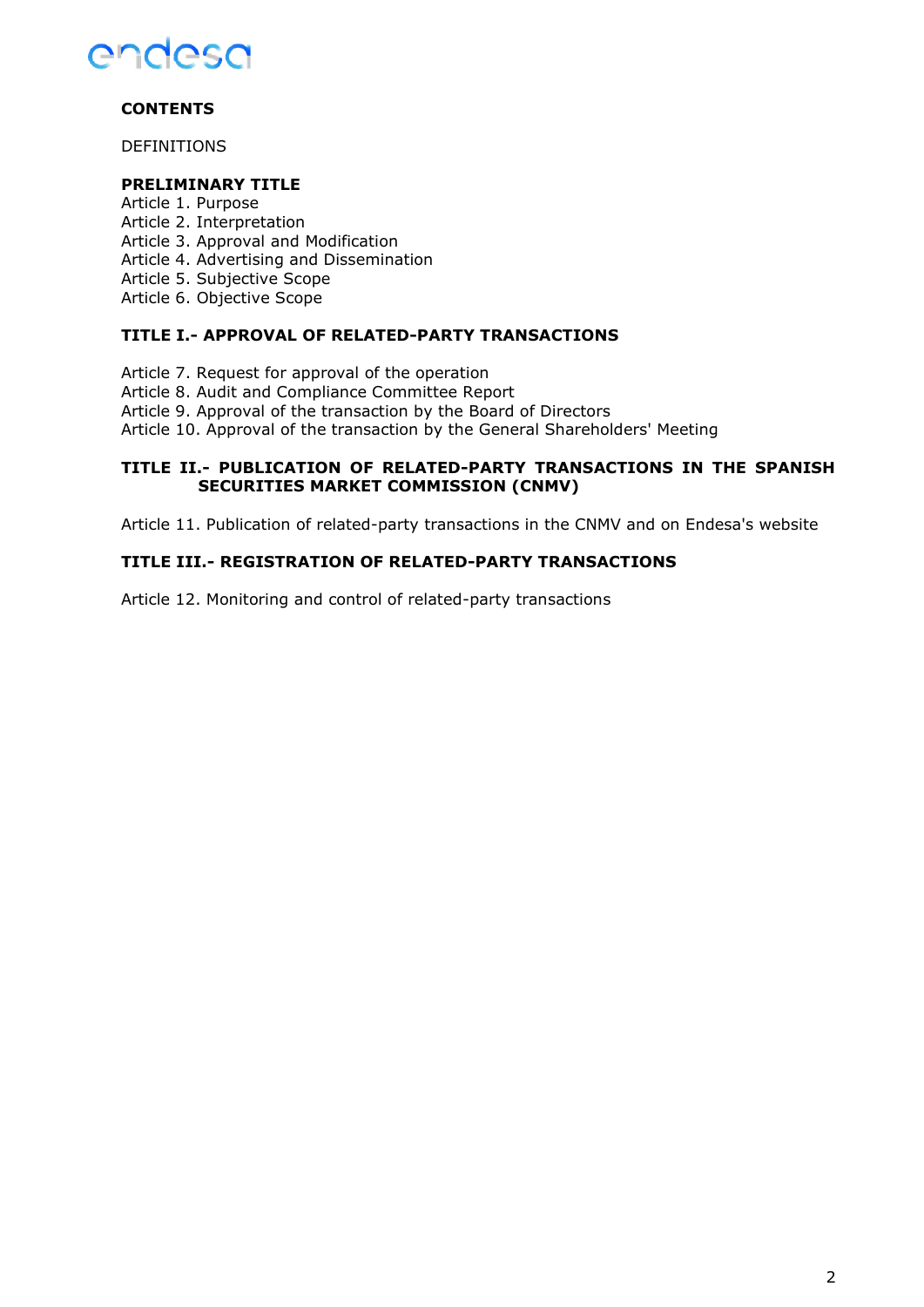

# **PRELIMINARY TITLE**

#### **Article 1. Purpose**

This Regulation contains guidelines with regard to transactions subject to a conflict of interest between Endesa, S.A. ("**Endesa**" or the "**Company**") and its subsidiaries to guarantee that: (a) shareholders holding ten percent or more of the voting rights (or who are represented on the Board of Directors), (b) Directors, (c) Senior Managers, as well as (d) any other persons to be considered related parties to Endesa, in accordance with international accounting standards, adopted in accordance with Regulation (EC) 1606/2002 of the European Parliament and of the Board, of 19 July 2002, relating to the application of international accounting standards, these transactions are undertaken in compliance with the applicable regulations.

Furthermore, this Regulation is developed by means of an "Operational Procedure for Related-Party Transactions", as well as a number of internal procedures that, where appropriate, will develop and detail the operation, functions and responsibilities of a regime which includes the application, approval, publication and supervision of the different types of Related-Party Transactions in accordance with their characteristics.

## **Article 2. Interpretation**

Any doubt with regard to the interpretation of the content of these Regulations should be submitted, through the Secretary of the Board of Directors, to the Audit and Compliance Committee, which may then submit it to the Board of Directors for resolution if it is considered appropriate.

The provisions of these Regulations shall be without prejudice to the provisions of the Law, the Articles of Association, the Board of Directors Regulations, the Audit and Compliance Committee Regulations, General Shareholders' Meeting Regulations, the Code of conduct in Stock Markets and the Emission Rights Markets, as well as of Endesa's Code of Ethics.

#### **Article 3. Approval and Modification**

- 1. The approval of any amendment to these Regulations is the responsibility of Board of Directors.
- 2. The Audit and Compliance Committee may propose an amendment to these Regulations when, in its opinion, there are circumstances that make it appropriate or necessary.
- 3. Any amendment to the Regulations shall require a resolution adopted by a majority of the members of the Board of Directors.

#### **Article 4. Advertising and Dissemination**

- 1. These Regulations will be available on Endesa's corporate website.
- 2. Endesa will disseminate the content of these Regulations and will report on their application in their annual reports in the terms established by law and in the internal corporate governance regulations.

#### **Article 5. Subjective Scope**

The transactions subject to this Regulation will be those undertaken by Endesa or its subsidiaries, with: a) Endesa shareholders who hold ten per cent or more of the voting rights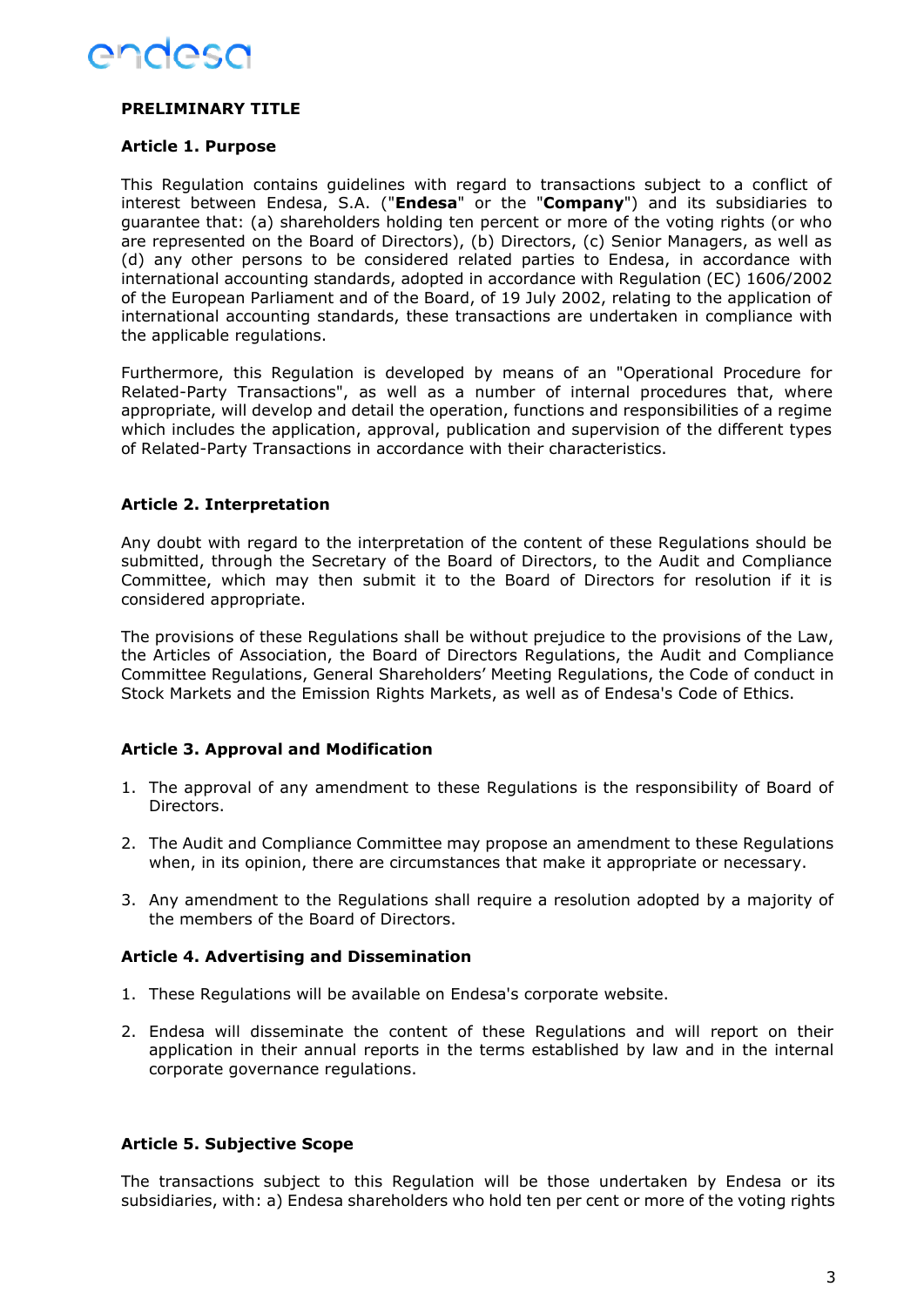

or who are represented on the Board of Directors, b) Directors, c) Endesa's Senior Managers, as well as d) any other persons who should be considered parties related to Endesa, in accordance with International Accounting Standards, adopted in accordance with Regulation (EC) No 1606/2002 of the European Parliament and of the Council of 19 July 2002 on the application of International Accounting Standards ("Persons Related to Endesa") .

#### **Article 6. Objective Scope**

The transactions subject to these Regulations will be all those that Endesa or its subsidiaries undertake with the parties defined in Article 5 of these Regulations, which are susceptible to generating a conflict of interest in one of the parties, because it is a transaction that may enable one of the parties to extract exclusive benefits for himself/herself or for a related party.

In any case, all types of transactions, whether or not any consideration is involved, will be subject to this Regulation, provided they are susceptible to generating a conflict of interest.

Without prejudice to the above, the following shall not be considered as related-party transactions for the purposes of these Regulations:

- a. Transactions between Endesa, S.A. and its wholly owned subsidiaries, directly or indirectly.
- b. Transactions by Endesa with subsidiaries not wholly owned or in which Endesa participates, directly or indirectly, provided that no other person linked to Endesa has an interest in these dependent or investee entities.
- c. Dividend distributions, restitutions of contributions in symmetrical capital reductions and other similar transactions that, even if they have as counterparties Persons Related to Endesa, do not raise any conflict of interest. Such transactions shall ensure equal treatment of all shareholders in the same position with regard to information, participation and the exercise of voting rights at the General Shareholders' Meeting.
- d. The approval of the contracts of executive directors and senior managers by the Board of Directors, as well as the determination of their remuneration by the Board of Directors.
- e. The contracting by Persons Related to Endesa of the different goods and services offered by Endesa or its subsidiaries, provided that the goods and services are provided based on global conditions or criteria that are applied en masse to a large number of customers, or are conducted at prices or tariffs established in general and provided that they do not exceed a threshold equivalent to 0.5 percent of the company's turnover.

#### **TITLE I.- APPROVAL OF RELATED-PARTY TRANSACTIONS Article 7. Request for approval of the transaction**

1. The Directorates-General of Endesa whose scope of action and competence includes undertaking a related-party transaction between Endesa, S.A. or its subsidiaries, and Directors or senior managers of the Endesa Group, or Enel, S.p.A. or its subsidiaries or other shareholders who hold ten percent or more of the voting rights or who are represented on the Board of Directors, or any other persons who should be considered parties related to Endesa, should request through the Secretary of the Board of Directors, prior to its conclusion, the approval of this related-party transaction by the Board of Directors or the General Shareholders' Meeting, as applicable.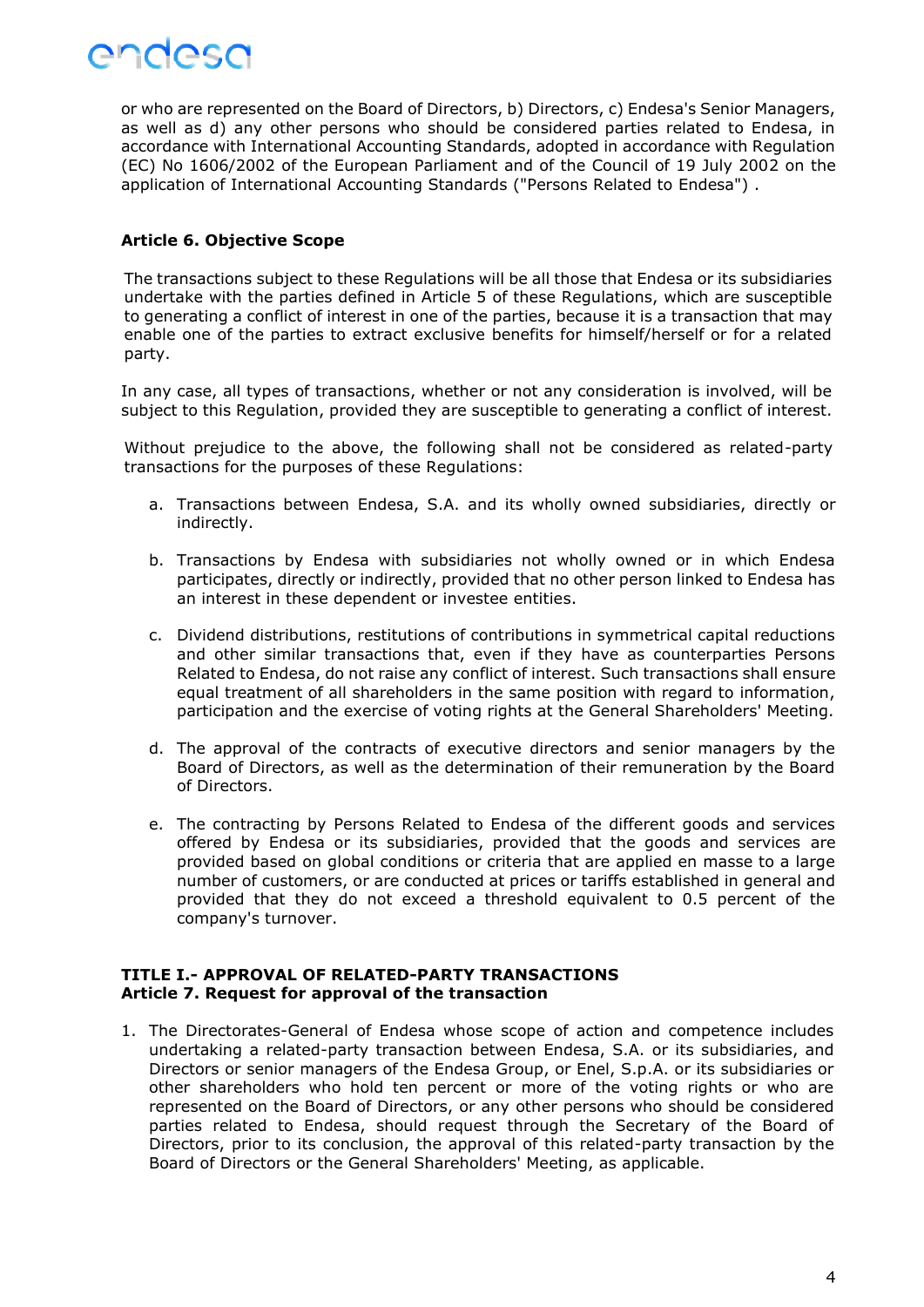

Under absolutely exceptional circumstances that have been duly justified and that could not have been foreseen, the CEO may authorise transactions, limited to issues that are absolutely essential to guarantee the social interest of Endesa, between companies that are part of the same group and that are conducted under market conditions, which should be submitted immediately to the first Board of Directors meeting to be held after taking the decision, having previously been reported by the Audit and Compliance Committee, and in accordance with the requirements established in the Related-Party Transactions Procedure for the approval of transactions of this nature.

Once a related-party transaction has been approved by the Board of Directors or the General Shareholders' Meeting, any substantial alteration to the object or price, modification to its duration or to any of the other essential conditions previously agreed, will require a new approval by the Board of Directors or the General Shareholders' Meeting, unless the change in the related-party transaction had already been taken into account at the time of its initial approval.

2. A request for approval should comply with the requirements described in the "Operational Procedure for Related-Party Transactions", with regard to the information that should necessarily be provided by the requesting General Directorate and the period in which this documentation should be available to the Secretary of the Board of Directors, for its corresponding processing before the competent bodies in each case, the Audit and Compliance Committee, the Board of Directors or the General Shareholders' Meeting.

#### **Article 8. Audit and Compliance Committee Report**

Prior to the approval of a related-party transaction by the Board of Directors or the General Shareholders' Meeting, the Audit and Compliance Committee should issue a report evaluating the transaction and concluding whether it is fair and reasonable from the point of view of Endesa and, where appropriate, of shareholders other than the related party (where this is a shareholder), and to account for the assumptions on which the evaluation is based and the methods used. Directors with a direct or indirect conflict of interest as a result of a related-party operation will not participate in the preparation of the report.

Generally speaking, the Audit and Compliance Committee, through the Secretary of the Board of Directors, prior to the issuing its report, shall require an assessment of the relatedparty transaction by an independent expert, selected based on the requirements of the "Operational Procedure for Related-Party Transactions", and this evaluation process for the related-party transaction will meet criteria for fairness and reasonableness from the point of view of Endesa and, where applicable, shareholders other than the related party. The Audit and Compliance Committee may also require any other independent external advice that considers appropriate to complete its task. For the purpose of issuing its report, the Audit and Compliance Committee will also assess and analyse the conclusion reached by the General Management that a related-party transaction is required, with regard to the fairness and reasonableness of the transaction, from the point of view of Endesa and, where applicable, of the shareholders other than the related party.

#### **Article 9. Approval of the transaction by the Board of Directors**

Generally speaking, in accordance with the Corporate Enterprises Act, related-party transactions whose individual or accumulated value for the amount corresponding to different transactions related to the same counterparty<sup>1</sup> in the last twelve months should be

<sup>1.</sup> For the purposes of this Regulation, the term "same counterparty" includes both the person, natural or legal, who is related, as well as any other entity under their control and in the case of natural persons, close relatives as defined by the regulations applicable to the Company.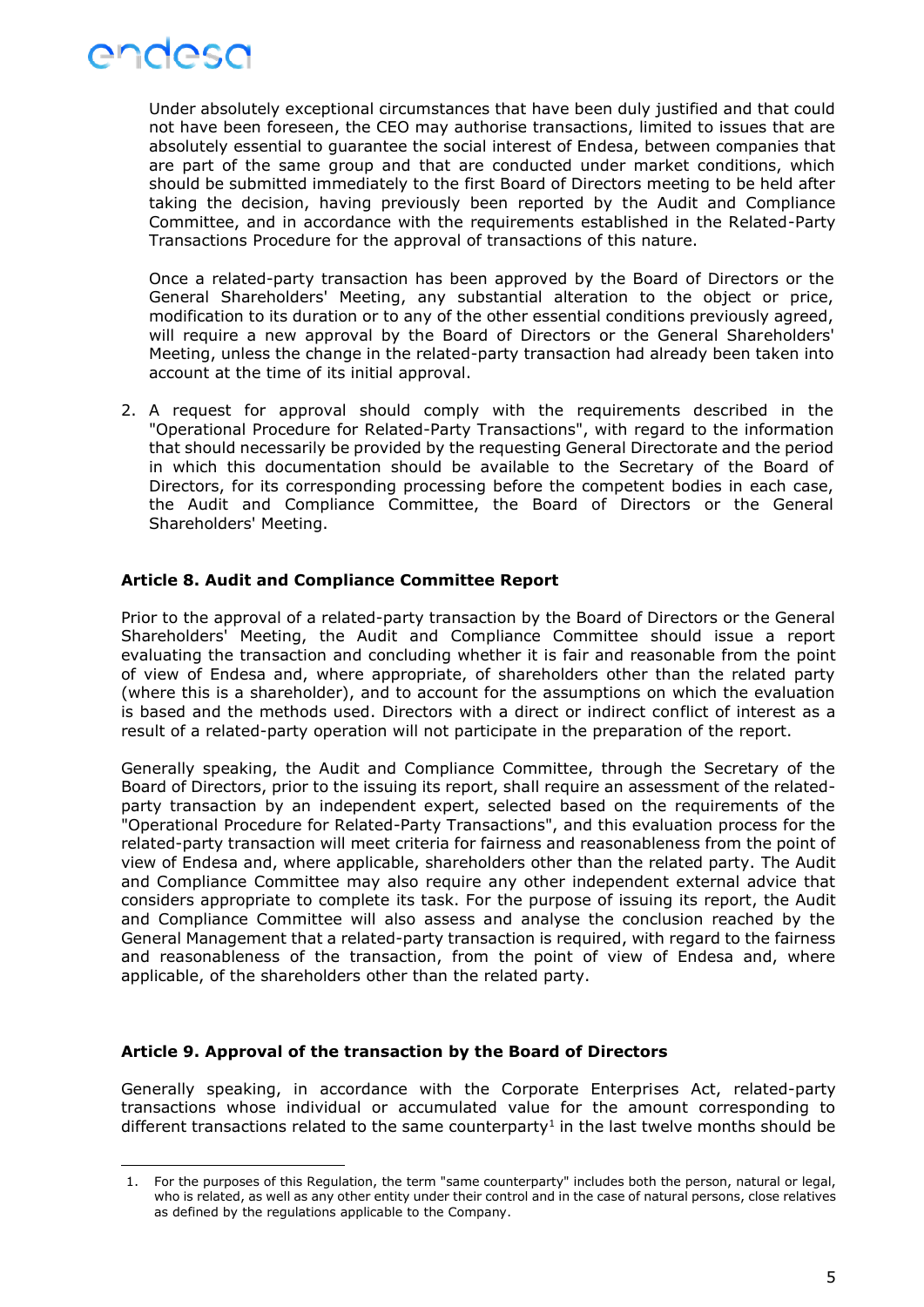

less than ten percent of the total asset items in the last consolidated balance sheet should be approved by Endesa's Board of Directors.

- 1. Prior to reaching agreement on the approval of a related-party transaction, the Board of Directors should take into account the report issued by the Audit and Compliance Committee that evaluates the transaction and concludes whether it is fair and reasonable from the point of view of Endesa and, where applicable, of shareholders other than the related party (when this is a shareholder).
- 2. The Director who is directly or indirectly in conflict as a result of the related-party transaction should refrain from participating in the deliberation and voting of the agreement in question.

Nevertheless, in accordance with the Corporate Enterprises Act, any proprietary director of Endesa who represents or is related to Endesa's parent company, who directly or indirectly (related persons) enters into transactions relating to Endesa or its subsidiaries, will participate in the deliberation and voting regarding these agreements.

#### **Article 10. Approval of the transaction by the General Shareholders' Meeting**

In accordance with the Corporate Enterprises Act, related-party transactions whose individual or accumulated value for the amount corresponding to different transactions related to the same counterparty in the last twelve months is equal to or more than ten percent of the total asset items in the last consolidated balance sheet should be approved by the Endesa General Shareholders' Meeting.

- 1. The Board of Directors will submit related-party transactions for approval by the Endesa General Shareholders' Meeting, following a report by the Audit and Compliance Committee that will evaluate the transaction and conclude whether it is fair and reasonable from the point of view of Endesa and, where applicable, of shareholders other than the related party (where this is a shareholder).
- 2. In accordance with the Corporate Enterprises Act, the shareholder concerned shall be deprived of the right to vote, except in cases where the proposed resolution has been approved by the Board of Directors without the majority of the independent Directors voting against it.

#### **TITLE II.- PUBLICATION OF RELATED-PARTY TRANSACTIONS IN THE SPANISH SECURITIES MARKET COMMISSION (CNMV)**

#### **Article 11. Publication of related-party transactions in the CNMV and on Endesa's website**

- 1. In accordance with the Corporate Enterprises Act, Endesa will publicly announce, both on the company's website and on the website of the Spanish Securities Market Commission, the related-party transactions undertaken by Endesa or its subsidiaries when the total amount of the operations individually or the accumulated sum of transaction with the same counterparty in the last twelve months, reaches or exceeds 5 per cent of the total asset items or 2.5 per cent of the annual turnover in the last consolidated financial statements approved by Endesa's General Shareholders' Meeting.
- 2. Where the related-party transaction individually reaches or exceeds the established thresholds, notification of the related-party transaction shall be made immediately after the meeting has been held, without the need for implementation.